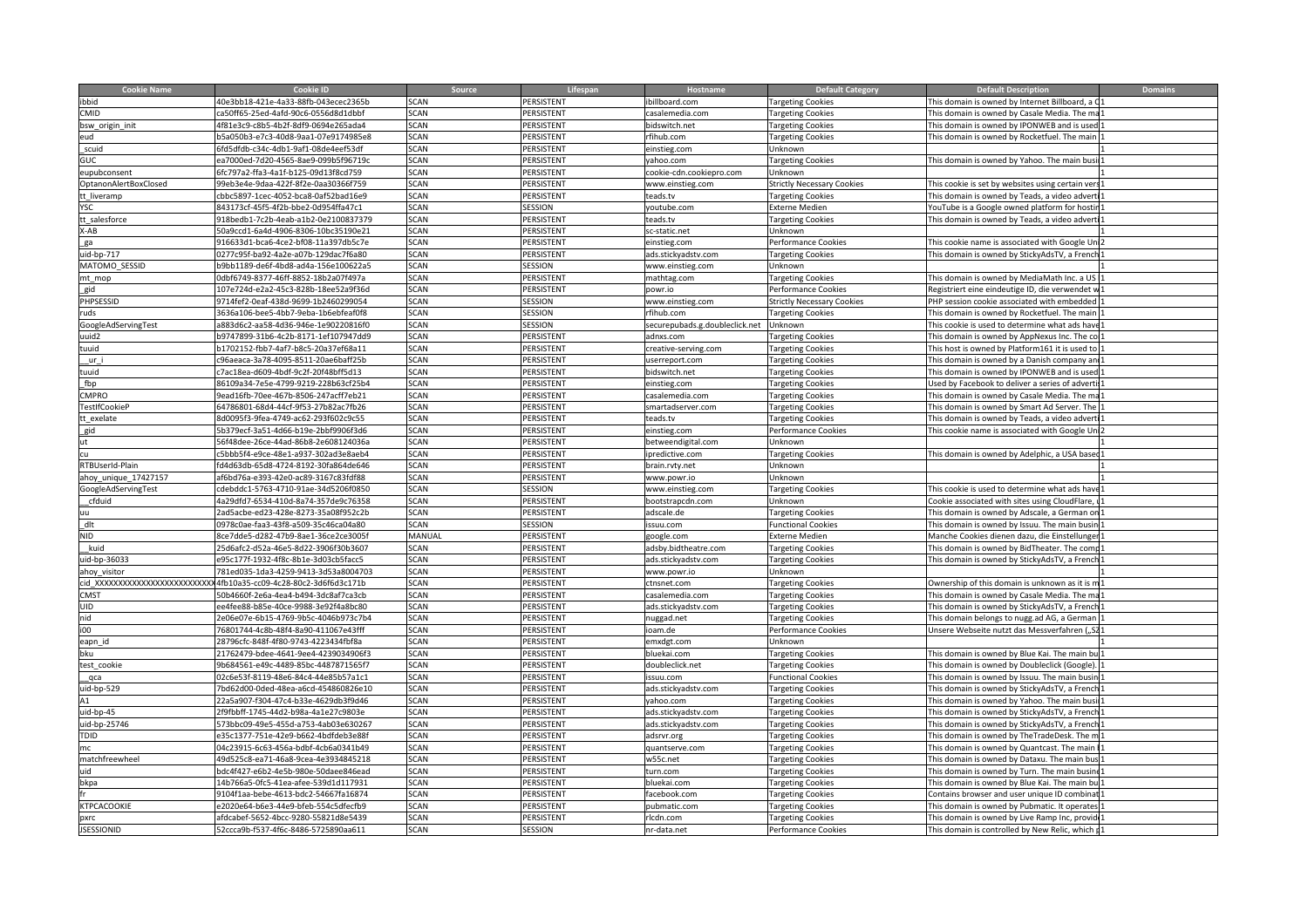|                         | cbfe95d-9885-466c-9259-576a5be2366c  | <b>SCAN</b> | PERSISTENT                             | etweendigital.com       | Unknown                                    |                                                   |
|-------------------------|--------------------------------------|-------------|----------------------------------------|-------------------------|--------------------------------------------|---------------------------------------------------|
| nt misc                 | 240b72b-da3a-4ebe-a806-57d3dcf75e04  |             | <b><i><u>PERSISTENT</u></i></b>        | athtag.com              | argeting Cookies                           | is domain is owned by MediaMath Inc. a US         |
| e_typo_user             | daa1a3-ad74-4b4c-b391-58512496b77f   |             | ESSION                                 | www.einstieg.com        | <b>Functional Cookies</b>                  | is cookie name is associated with the Typo3       |
| cookies.js              | e773f1a-922b-488b-a02b-5883656ea2e0  |             | SESSION                                | ag.userreport.com       | Unknown                                    |                                                   |
|                         | c7fe61e-dcbc-416b-8164-59c501a72a01  |             | PERSISTENT                             | e17a.com                | argeting Cookies                           | is domain is owned by Delta Projects. The ma      |
| MRM_UID                 | dc32aeed-3c2b-4f3d-8b17-5dd6565ca8fc | SCAN        | <b>PFRSISTENT</b>                      | ads stickvadstv com     | <b>Targeting Cookies</b>                   | his domain is owned by StickvAdsTV. a French 1    |
| t_retargetly            | 69e8978f-fe80-469b-a6d7-5e41d12dc70f | <b>SCAN</b> | PERSISTENT                             | teads.tv                | <b>Targeting Cookies</b>                   | his domain is owned by Teads, a video adverti 1   |
| hiut                    | bb642f7d-7de9-46e1-aa99-63508cf7b1dc | <b>SCAN</b> | <b><i>PERSISTENT</i></b>               | xp.smartclip.net        | <b>Targeting Cookies</b>                   | 3 martclip is a German company specialising in    |
| dspuuid                 | 5c9f7387-72db-49e5-81fe-6594a13f1ec7 | SCAN        | PERSISTENT                             | xp.smartclip.net        | Targeting Cookies                          | martclip is a German company specialising in 1    |
| <u>pp_u_id_</u>         | 9283c1a5-9756-4893-b172-659c57b83aae | SCAN        | PERSISTENT                             | pt.objectiveportal.com  | Unknown                                    |                                                   |
| t_bluekai               | 1e877768-08d7-491a-a733-6654ebad76cd | SCAN        | PERSISTENT                             | vt zhre                 | argeting Cookies                           | his domain is owned by Teads, a video adverti 1   |
|                         | 1151b4-9ca3-4c56-9bc1-68200840166c   | SCAN        | PERSISTENT                             | nenx.net                | Targeting Cookies                          | is domain is owned by OpenX. The main busi        |
|                         | 78c0760-d1ab-4713-8a3c-6d1f09f206bf  |             | PERSISTENT                             | nartadserver.com        | <b>Targeting Cookies</b>                   | is domain is owned by Smart Ad Server. The        |
|                         | f683f07-9f91-420d-a508-6dc08db36657  |             | PFRSISTENT                             | Iswitch.net             | <b>Targeting Cookies</b>                   | is domain is owned by IPONWEB and is used         |
| uuid_lu:                | ac62fee-c15b-4b2d-9196-6e578070652d  |             | <b>ERSISTENT</b>                       | dswitch.net             | argeting Cookies                           | is domain is owned by IPONWEB and is used         |
| euconsent-v2            | l01ba144-a686-4629-9321-6e943a4bdd84 | CAN         | PERSISTENT                             | nsensu.org              | Unknown                                    |                                                   |
|                         | 1f2c7fb-7268-4f2e-a66c-6eac55aef1b6  |             | PERSISTENT                             | antserve.com            |                                            | his domain is owned by Quantcast. The main        |
| cf hm                   | 0c59e4ec-13ab-4d93-8e10-70faebc44060 | <b>SCAN</b> | PERSISTENT                             | nvfonts net             | <b>Targeting Cookies</b><br><b>Unknown</b> | The cf bm cookie is a cookie necessary to su 1    |
|                         | 7cb6e3b-bb5d-4574-bafd-74e624985aee  | SCAN        | PERSISTENT                             | sensu.org               | Unknown                                    |                                                   |
|                         | 393588e-a344-4c09-b103-75e00ffbcc56  | <b>SCAN</b> | <b>PERSISTENT</b>                      | ah alsazhs r            |                                            |                                                   |
|                         |                                      |             |                                        |                         | argeting Cookies                           | This domain is owned by Adscale, a German on 1    |
|                         | fe9c522-50fe-4bbf-b718-7923044982b2  | <b>CAN</b>  | PERSISTENT<br><b><i>PERSISTENT</i></b> | erne.co                 | Unknown                                    |                                                   |
| gads                    | b86645e1-a59c-43da-87c0-7e38911dbd2e | SCAN        |                                        | instieg.com             | <b>Targeting Cookies</b>                   | his cookie is associated with the DoubleClick f11 |
|                         | :c9ca5e0-b58e-46b5-8f55-80b70a862722 |             | PERSISTENT                             | oi. nwc                 | Unknown                                    |                                                   |
| 1id-bp-892              | !9db096f-c1ea-45eb-b91f-85dc8d250034 | CAN G       | PERSISTENT                             | ads.stickyadstv.com     | Targeting Cookies                          | iis domain is owned by StickyAdsTV, a French 1    |
|                         | 603641c-e31d-4599-bee7-8636a9953045  | <b>SCAN</b> | PERSISTENT                             | fihub.com               | <b>Targeting Cookies</b>                   | is domain is owned by Rocketfuel. The main 1      |
| .id-bp-617              | 362dcad-da80-486b-9bc1-8703b64288a6  | <b>SCAN</b> | PERSISTENT                             | ads.stickyadstv.com     | <b>Targeting Cookies</b>                   | iis domain is owned by StickyAdsTV, a French1     |
| everest_g_v2            | b867df6f-668d-43d5-91ea-87752521bef1 | SCAN        | PERSISTENT                             | eresttech.net           | <b>Targeting Cookies</b>                   | his domain is owned by Adobe. The main busi 1     |
| cfduid                  | 74424086-339e-4c8a-ad15-8798226c223c | <b>SCAN</b> | PERSISTENT                             | oi.nwoc                 | Unknown                                    |                                                   |
| euid                    | a67cb07d-4050-4bbd-a5c8-87f58c675135 | SCAN        | PERSISTENT                             | nxdgt.com               | Unknown                                    |                                                   |
| uuid lu                 | 425ec054-e94d-4381-9b86-8a0deeac0ecf | SCAN        | PERSISTENT                             | creative-serving.com    | <b>Targeting Cookies</b>                   | This host is owned by Platform161 it is used to 1 |
| cfduid                  | 2dca247-2e76-4165-a97b-8a9bd4253e8c  | <b>SCAN</b> | <b>PERSISTENT</b>                      | oowrcdn.com             | Unknown                                    |                                                   |
| MPS                     | 217b1eb-827b-479c-8e62-8b0094803c5c  | :CAN        | PERSISTENT                             | salemedia.com           | argeting Cookies                           | is domain is owned by Casale Media. The ma        |
|                         | 396d35-911f-467f-9977-8b552e88ab7c   |             | <b>FRSISTENT</b>                       | uekai.com               | <b>Targeting Cookies</b>                   | is domain is owned by Blue Kai. The main bu       |
|                         | 541d3ad-51a8-4037-9079-8bdd5e01ab17  |             | <b>PERSISTENT</b>                      | kn.com                  | <b>Targeting Cookies</b>                   | iis domain is owned by Aggregate Knowledge        |
|                         | 79d2156-c2da-49d4-8ed0-8dbf93093bc2  |             | PERSISTENT                             | Oyield.com              |                                            | iis domain is owned by Improve Digital, a con     |
|                         | b4cb95d3-b3ad-40df-8634-933e53e7f40f | SCAN        | PERSISTENT                             | idswitch.net            | Targeting Cookies                          | This domain is owned by IPONWEB and is used 1     |
| google_push<br>CONSENT  | 4fd09d77-c905-4271-b6f3-93e1fdd3f80d | <b>SCAN</b> | PERSISTENT                             | outube.com              | Targeting Cookies<br><b>Externe Medien</b> | This cookie carries out information about how 1   |
|                         | 118571f9-0b77-4151-8187-944f5d40fc43 | <b>SCAN</b> | <b>SESSION</b>                         | opt.obiectiveportal.com | Unknown                                    |                                                   |
| p_s_id                  |                                      |             | PERSISTENT                             |                         |                                            |                                                   |
| OptanonConsent          | 5528d37-4ee0-4032-b126-97951b575dc9  | MANUAL      | <b><i>DERSISTENT</i></b>               | login.einstieg.com      | Strictly Necessary Cookies                 | is cookie is set by the cookie compliance solu 1  |
| <b>EDCPM</b>            | 918b0594-1570-4b03-ab4b-99c85086e9dd | <b>SCAN</b> |                                        | adsrvr.org              | <b>Targeting Cookies</b>                   | This domain is owned by TheTradeDesk. The m1      |
|                         | 34870700-6c14-48bb-8543-99ecf2a686a2 | <b>SCAN</b> | <b>PERSISTENT</b>                      | recardresearch.com      | <b>Targeting Cookies</b>                   | his domain is owned by ScorecardResearch (c) 1    |
|                         | 8374b03-ef3a-4356-b51b-9a028f12df06  | :CAN        | PERSISTENT                             | uityplatform.com        | <b>Targeting Cookies</b>                   | his domain is owned by Acuity Platform. The c1    |
| Lt_viewer               | 461578e-8d06-4831-b5f7-9ea79604c3f7  |             | PERSISTENT                             | ads.tv                  | <b>Targeting Cookies</b>                   | is domain is owned by Teads, a video adverti      |
| ewsletterconsent status | 276587-3398-484b-96c5-9ec7c4e9cec1   | 1ANUAL      | PFRSISTENT                             | ww.einstieg.com         | trictly Necessary Cookies                  | Vach einer Newsletter-Anmeldung sorgt dieses      |
|                         | 85ca76d-b286-4615-b819-9f87fd561224  |             | <b>ERSISTENT</b>                       | dn.com                  | argeting Cookies                           | is domain is owned by Live Ramp Inc, provid       |
|                         | ld8f70e5-8b38-4eee-8bdc-a1437c7deca4 | CAN         | PERSISTENT                             | fihub.com               | <b>Targeting Cookies</b>                   | is domain is owned by Rocketfuel. The main 1      |
| KADUSERCOOKIE           | .1345b10-08e8-4a07-bed9-a15f7141d74c | ነር AN       | PERSISTENT                             | ubmatic.com             | Targeting Cookies                          | iis domain is owned by Pubmatic. It operates      |
|                         | 35db08d-5eff-4fe0-b658-a2969ae50961  | SCAN        | PERSISTENT                             | exelator.com            | <b>Targeting Cookies</b>                   | This domain is owned by Exelate. The main bus 1   |
|                         | cc6e733-2844-4990-b708-a38517371ada  | <b>SCAN</b> | <b>PERSISTENT</b>                      | teads.tv                | <b>Targeting Cookies</b>                   | his domain is owned by Teads, a video adverti 1   |
|                         | 967cbc5b-d0e2-47a5-9ad9-a3f4649152b4 | SCAN        | <b>PERSISTENT</b>                      | reative-serving.com     | <b>Targeting Cookies</b>                   | This host is owned by Platform161 it is used to 1 |
| hixu essexua            | 5524b-cd88-45d9-9898-a407f00e0c37    | <b>CAN</b>  | PERSISTENT                             | viago.com               | Unknown                                    |                                                   |
| cfduid                  | 3d64a21c-dc96-4ac9-b3e9-a4bef9ab9e34 | <b>SCAN</b> | <b><i>PERSISTENT</i></b>               | ewsletter2go.com        | Unknown                                    |                                                   |
| <b>RTBUserId-Old</b>    | f98b84d-dc7a-4282-9fb6-a4faba55fc0d  |             | <b><i><u>PERSISTENT</u></i></b>        | ain.rvty.net            | Unknown                                    |                                                   |
| ∵ <u>ustom_d</u> ata    | .de7d134-fc1c-4c16-b1d9-a4fc9193570e | CAN         | PERSISTENT                             | dswitch.net             |                                            | is domain is owned by IPONWEB and is used         |
|                         | 62a738c-9ebe-433e-9233-a70271e3c816  | SCAN        | PERSISTENT                             |                         | argeting Cookies                           | is domain is owned by Acuity Ads. The comp 1      |
|                         |                                      | CAN:        | PERSISTENT                             | dhigh.net               | <b>Targeting Cookies</b>                   |                                                   |
|                         | a6c0367-562d-4fd2-ae4c-a820730ca09d  |             |                                        | wmrm.net                | argeting Cookies                           | his domain is owned by Freewheel Media, a U       |
|                         | 4ca2ecbf-6db0-4f7f-9633-a9c152df3b14 | CAN         | PERSISTENT                             | etargetly.com           | Unknown                                    |                                                   |
|                         | b7d08715-cad3-496b-8770-aa2fcb21bdd8 | <b>SCAN</b> | SESSION                                | www.facebook.com        | <b>Targeting Cookies</b>                   | his domain is owned by Facebook, which is the 1   |
|                         | e49cbcec-d63a-412a-9f7d-ab415c00bb7d | SCAN        | <b>PERSISTENT</b>                      | oubleclick.net          | <b>Targeting Cookies</b>                   | his domain is owned by Doubleclick (Google). 1    |
|                         | 3c24e8a-1587-49d0-92b9-af35ed32c223  | <b>SCAN</b> | PERSISTENT                             | vahoo.com               | Targeting Cookies                          | This domain is owned by Yahoo. The main busil 1   |
| uid-bp-171              | 7d633a8-e160-438a-bc7a-af8b204c80ea  | SCAN        | <b><i><u>PERSISTENT</u></i></b>        | ads.stickvadstv.com     | <b>Targeting Cookies</b>                   | This domain is owned by StickyAdsTV, a French1    |
| OptanonConsent          | 02c8629-717d-423b-873a-b398e24179e1  |             | PERSISTENT                             | www.einstieg.com        | trictly Necessary Cookies                  | iis cookie is set by the cookie compliance solu 1 |
| OptanonConsent          | 347154-dba1-4d15-83ed-b6f7509ebc6d   |             | <b>FRSISTENT</b>                       | ookie-cdn.cookiepro.com | rictly Necessary Cookies                   |                                                   |
|                         | 38ee004-216f-4989-a1ab-b7a4078c8cc2  | <b>CAN</b>  | PERSISTENT                             | athtag.com              | argeting Cookies                           | iis domain is owned by MediaMath Inc. a US        |
|                         |                                      |             |                                        |                         |                                            |                                                   |